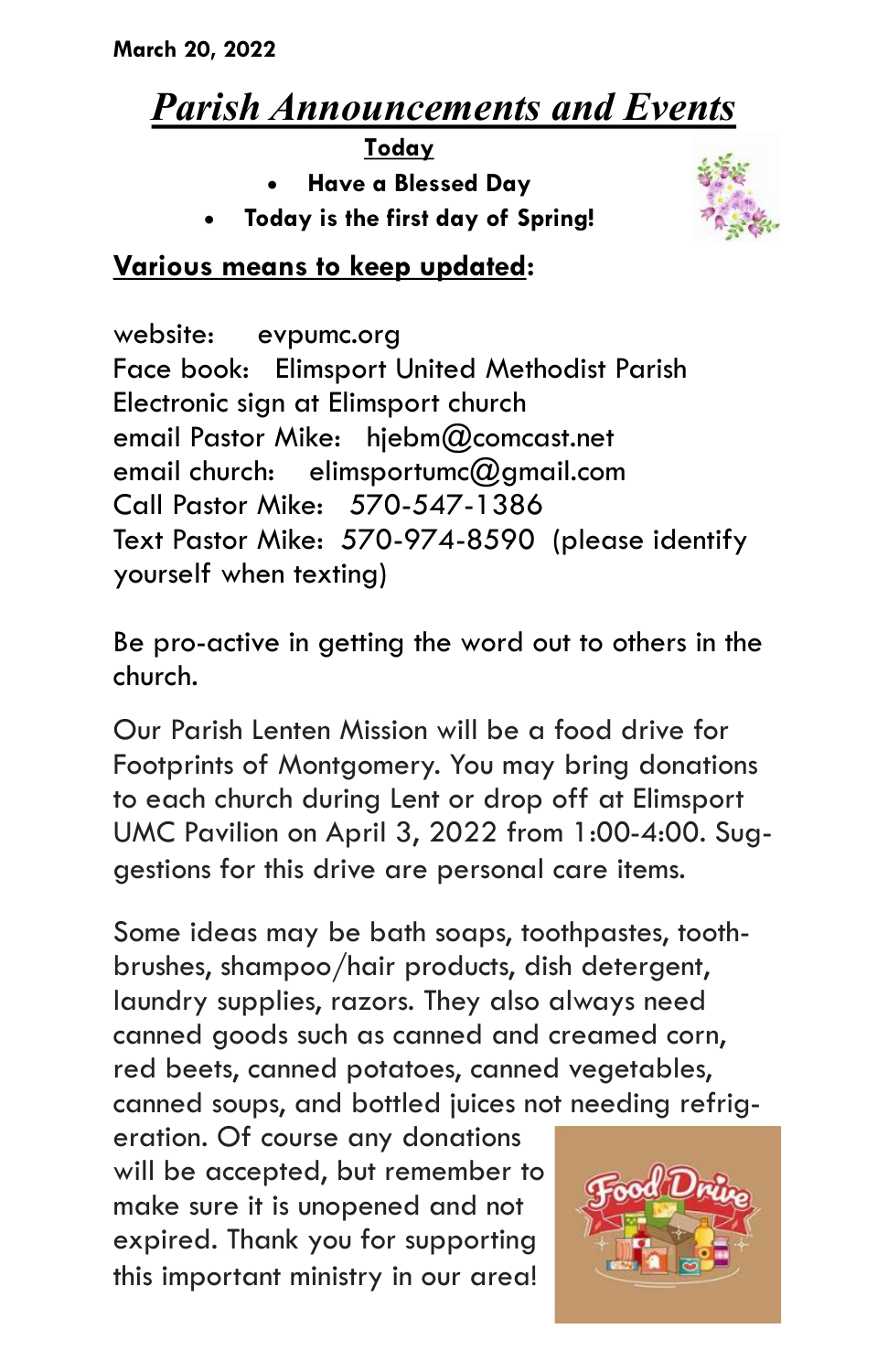If there is any information that is needed to be put in the bulletin, please do not hesitate to contact Jackie, the church secretary at 570 -547-7182 (before 8 pm) or by emailing the church at elimsportumc@gmail.com. **Do not call or text Pastor Mike. Please have information to me by Wednesday morning.**



The Susquehanna Conference has appointed a new pastor to serve the Elimsport Parish. Pastor David Shultz will begin service July 1st, 2022. He is an Ordained Elder, has a Bachelor of Science from Lock Haven University and Master of Divinity from the United Theological Seminary. He has served at the Liberty United Methodist Church, West Milton United Methodist Church, Chaplain for Soldiers/Sailors Hospital in Wellsboro, Pine Creek Valley, Witmers and most recently the Winterstown United Methodist Church. Messages can be sent to Pastor David Shultz at 12184 Winterstown Road, Felton PA 17322 or via email at [dshultz@susumc.org.](mailto:dshultz@susumc.org)

Greetings to all of you in the name of our Lord and Savior Jesus Christ. Jean and I are looking forward to meeting all of you, joining in worship with you, and to beginning a very special time of ministry together. This is going to be a new endeavor for all of us and I sense that God has something special in store. In our many years of ministry, we have seen people grow in their relationship to God and embrace the gift of their identity in Christ. Both of us have grown up not to far away from here and in many ways it feels as though we are coming home. We are pleased to know that we will become a part of your lives and you are part of ours. Blessings to you and we will see you in July, David & Jean Shultz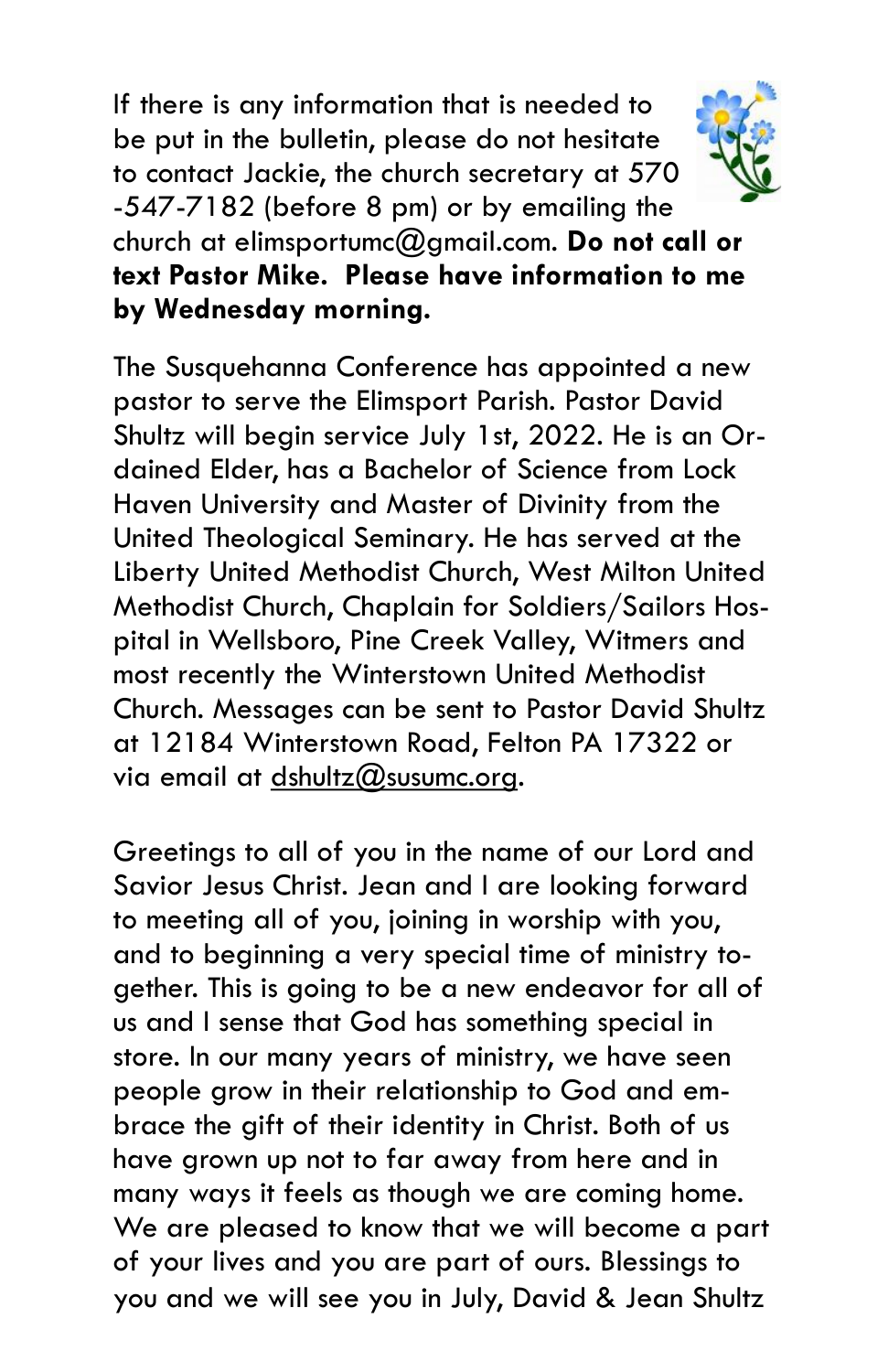# *Elimsport*

*Worship 9:00 Sunday School 10:30*

#### **Mission Statement at Elimsport UMC**

**We gather together as a community of Christian believers to worship, fellowship, and to learn more about God. By the unity of the Spirit and the support of each other, we are able to reach out to the community and the world.**

Acolyte Schedule:

| 3/20/22 | Elizabeth & Jackson        |
|---------|----------------------------|
| 3/27/22 | Mitchell & Mallorie        |
| 4/03/22 | <b>Samuel &amp; Garett</b> |
| 4/10/22 | Elizabeth & Mitchell       |





There will be a blood drive on Tuesday, April 12th from 2-7 in the Fellowship Hall.

Wednesday morning breakfast at the Elimsport church is from **7:30 am to 9:30** am.



The PPRC Committee asks for continued prayers for Pastor Mike and his family and Pastor Dave and his family during the transition. Contact a PPRC member with any questions, PPRC Committee members are Lauren Bryson, EUMC; Christa McCormick, EUMC; Retta Moore, EUMC; Jeremy Kennedy, EUMC; Charlie Ulrich (St. John's UMC); and Gary Taylor (St. John's UMC).

Anyone interested in mowing the softball field for this coming season should contact Tom Taylor or Frank Cleaver. Elimsport United Methodist Church hopes to hire the person by April 4, 2022.